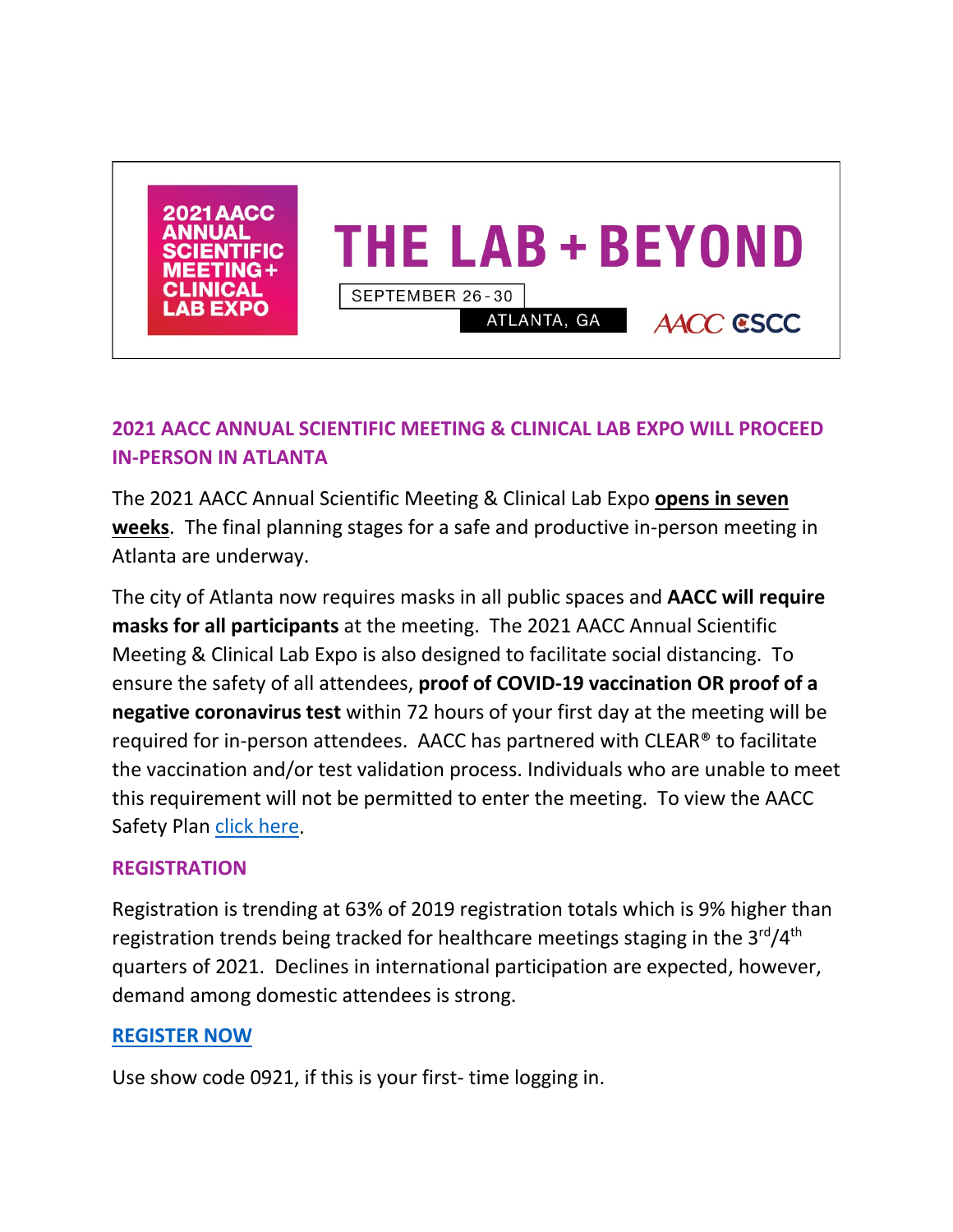#### **EXCLUSIVELY FOR EXHIBITORS**

### **International Market and Financial Analyst Briefings**

Hyatt Regency Atlanta Hotel 265 Peachtree Street NE, Atlanta, Georgia 30303 (USA) Monday, September 27, 2021 8 A.M. – 12 P.M. EDT

#### **[REGISTER NOW](https://www.xpressreg.net/register/imbr0921/attendee/reginfo.asp?sc=&aban=&hkey=&iq=&vip=&tm=)**

AACC's International Market Briefing is a **FREE specially designed program for exhibiting companies.**

Take an in-depth look at the latest developments and trends in IVD market sectors globally. Program details can be found [here.](https://landingpages.aacc.org/en/international-market-briefing-financial-analyst-briefing-2021-event-program)

This program, now combined with the Financial Analyst Briefing, is intended to benefit international marketing executives, financial analysts, trade specialists, distributors, and others responsible for international marketing and sales.

Registration deadline is September 24.

#### **AACC CONDUCTING COVID-19 IMMUNITY STUDY AT 2021 ASM & CLE**

AACC is recruiting attendees and exhibitors at the 2021 AACC Annual Scientific Meeting & Clinical Lab Expo to donate blood for a study of immune responses to SARS-CoV-2 vaccination and prior infection. The study will look at how long currently available vaccines protect against the virus and will also examine the utility of serologic tests to measure lasting immunity. All donors will receive their individual antibody profile and be entered into a prize drawing. The study site is on the Expo floor and will attract attendees to the Expo Hall. For more information and to sign up to participate [click here.](https://nam10.safelinks.protection.outlook.com/?url=https%3A%2F%2Fwww.aacc.org%2Fscience-and-research%2Fcovid-19-resources%2Fcovid19-immunity-study&data=04%7C01%7Csusan.bracken%40spargoinc.com%7C9842d89d311f47718daf08d958d6f3fa%7C69fb19eaf91b4fe297948780da631be6%7C0%7C0%7C637638502527346227%7CUnknown%7CTWFpbGZsb3d8eyJWIjoiMC4wLjAwMDAiLCJQIjoiV2luMzIiLCJBTiI6Ik1haWwiLCJXVCI6Mn0%3D%7C1000&sdata=QsObCst0YVc4fPI2WNi27lYBQBzmhbaYYmhsIXwGk5o%3D&reserved=0)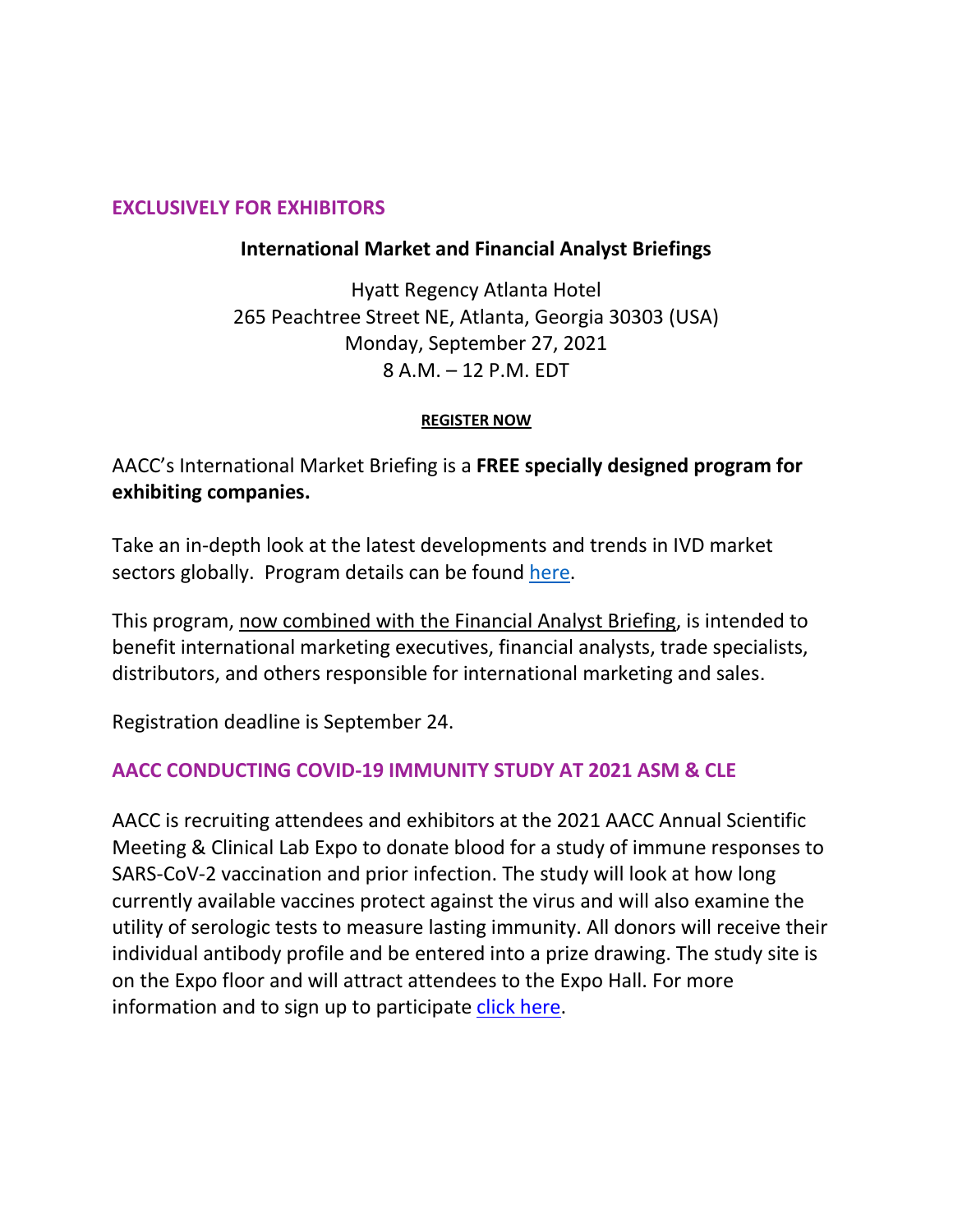#### **ATLANTA IS READY FOR US!**



The Georgia World Congress Center welcomed Atlanta ComicCon this past weekend, following the safe and successful OPTAVIA Convention in late July bringing 12,000 dietitians, scientists, and physicians together for their first in-person meeting since 2019. Following OPTAVIA, the GWCC welcomed VenueConnect 2021, hosting more than 2,000 venue managers.



#### **DRIVE TRAFFIC TO YOUR BOOTH**

The show will be here before you know it. A wide range of marketing and sponsorship offerings at every price point to help exhibitors realize the greatest ROI.



• **Product Showcase –** Feature your products on this electronic billboard and searchable kiosks located at the main entrances to the exhibit hall. Participation in the showcase also includes a online product showcase directory, your products are included in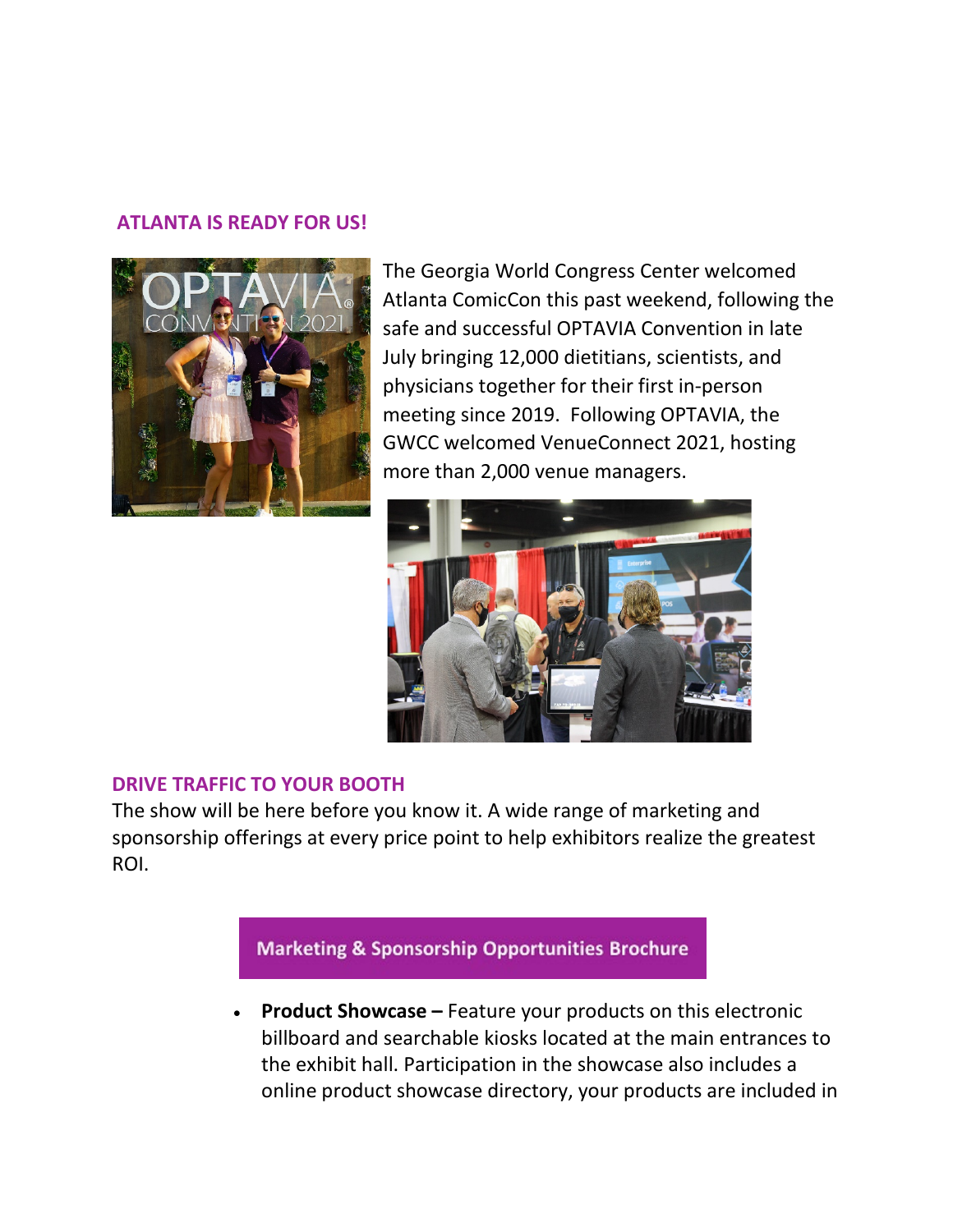the printed Exhibit Guide, and in three print issues of the Clinical Laboratory News Daily. Videos played on shuttle buses will also feature showcased products.



• *New!* **Flag Banners –** A low cost, high visibility branding opportunity. Secure a flag banner on one of the columns in the Concourse outside of the Exhibit Hall.



• **ClinPack Bag Inserts** *–* Get your messaging directly into the hands of attendees! A one-time door drop at official hotels on Tuesday morning. Include your promotional flyer in this bag and reach attendees prior to their arrival at the opening of the Clinical Lab Expo*.*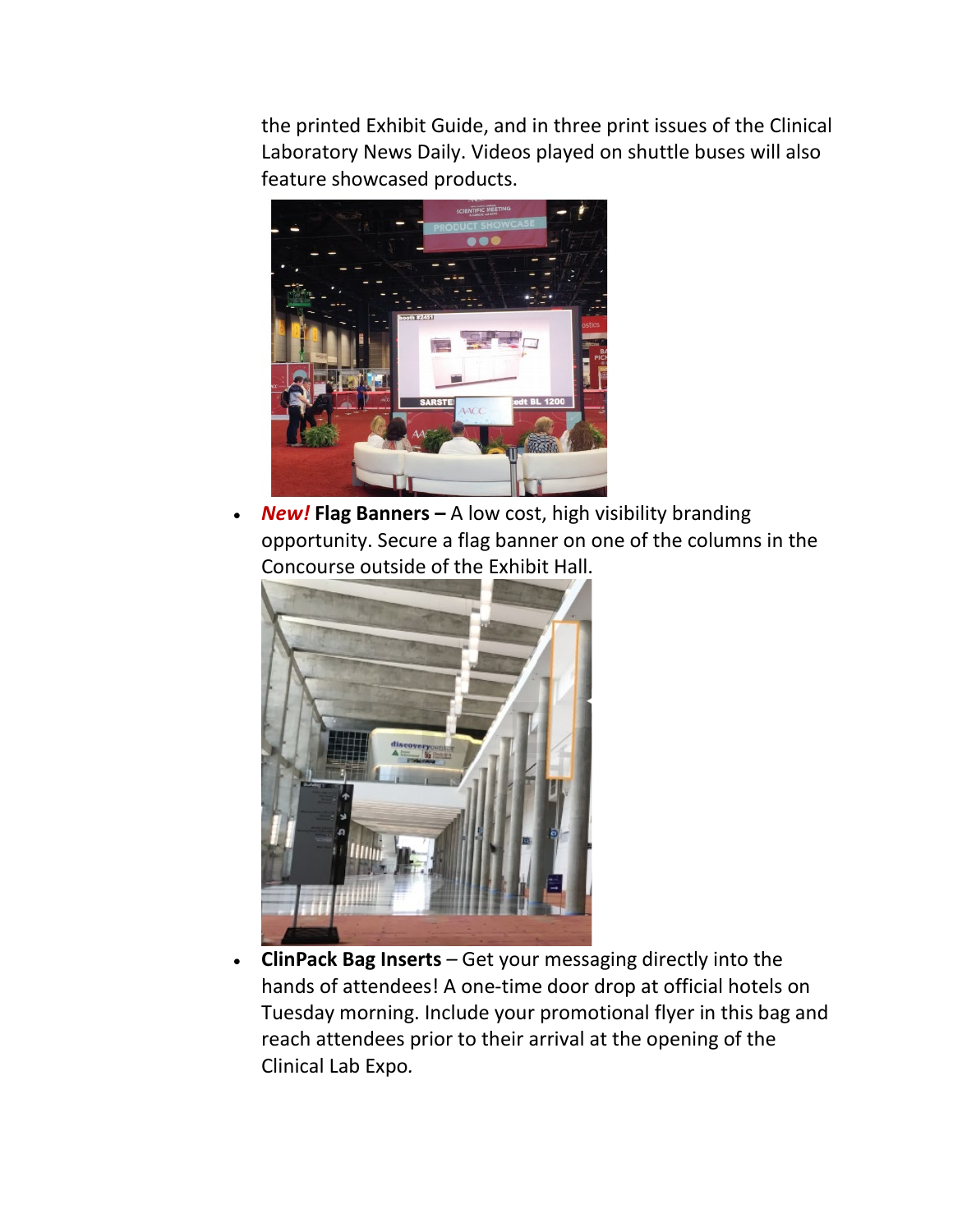• **Hotel Industry Workshops -** 90 - minute industry workshops scheduled in the headquarter hotel prior to and after official conference programming.

## **A LIMITED NUMBER OF MEETING ROOMS ARE AVAILABLE IN THE CONVENTION CENTER**

## **Modular Meeting Rooms - 10x20 - \$8,400**



*Photo for example purposes only. Exhibiting company responsible for ordering furniture and electric/internet***.** 

# **Convention Center Meeting Room - \$16,800 (Two and a half day rental.) Convention Center Meeting Room - \$8,400 (Half day rental.)**

Meeting Rooms conveniently located in the Convention Center offer a private, more spacious option for you to conduct business and schedule internal meetings.

## **We are here to help!**

### **Exhibit Sales, Meeting Rooms & Sponsorship Sales**

Michele LaFrance|703-679-3951| [michele.lafrance@spargoinc.com](mailto:michele.lafrance@spargoinc.com) 



Sabrina Bracken | 571-207-8392 | sabrina.bracken@spargoinc.com

**Housing**